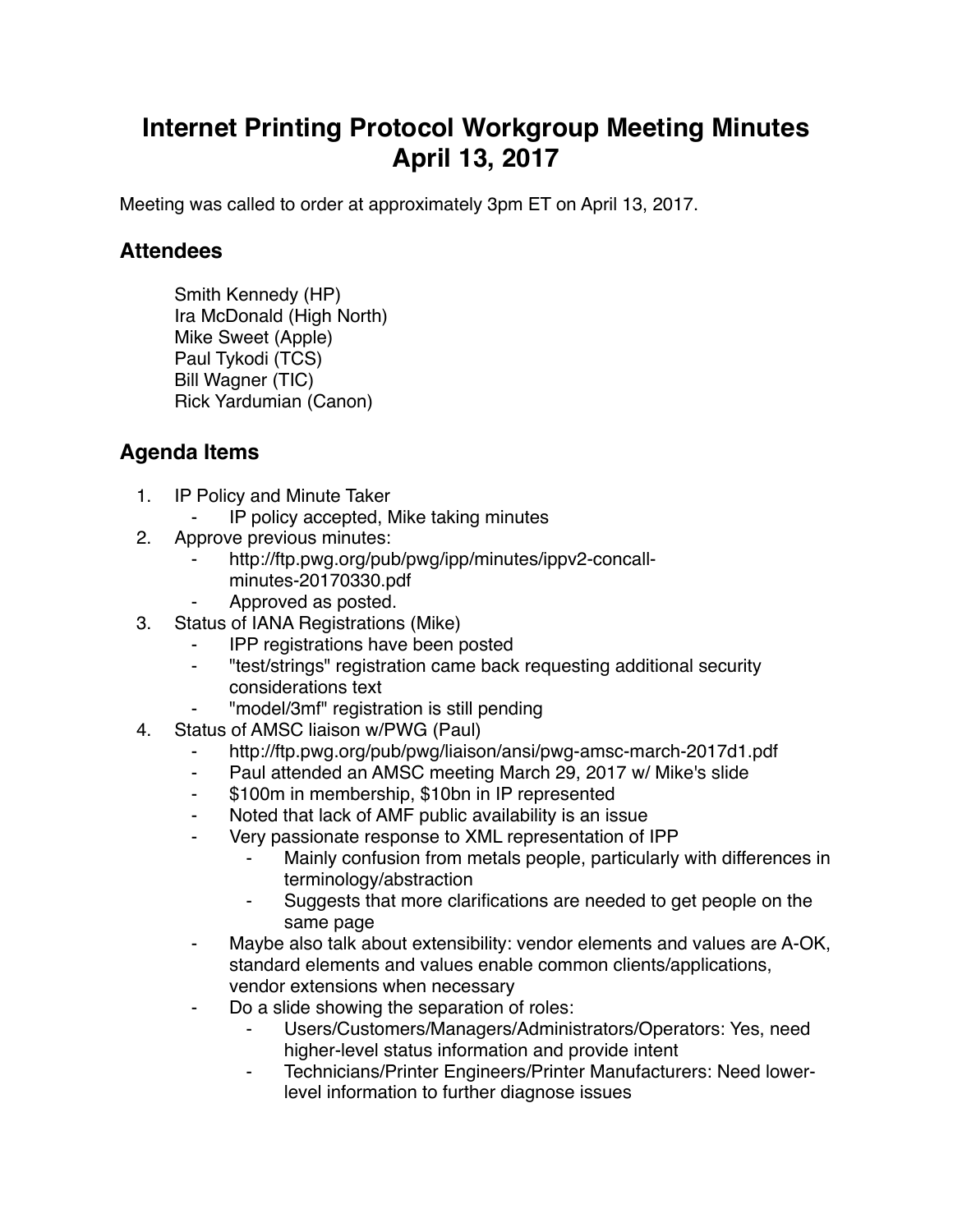- Q: Are UIs included in the discussions?
	- A: Not yet, but coming as more vendors are making printers, etc.
	- Existing solutions are primitive, typically not network-connected/ enabled
- Another presentation coming up at Rapid conference (May 9th)
- 6. Status of ISO TC261 liaison w/PWG (Paul)
	- Working on higher-level concerns compared to AMSC
	- ⁃ Concerns over file formats apparently 3MF, AMF, STL, etc. are not accurate enough for manufacturing (file size becomes too large if you want accuracy?)
	- First face-to-face meeting will be at end of May in Korean, August in Montreal, need to get report out by the fall.
- 7. Status of IPP WG Charter (Ira)
	- http://ftp.pwg.org/pub/pwg/ipp/wd/wd-ipp-charter-20170314-rev.pdf
	- ⁃ Interim draft no update since previous IPP WG call
	- ⁃ Schedule PWG approval Q2 2017 (PWG SC or formal vote?)
	- ⁃ Review deferred to next meeting
- 8. Status of Get-User-Printer-Attributes (Smith)
	- http://ftp.pwg.org/pub/pwg/ipp/whitepaper/tb-userop-20170404.pdf
	- ⁃ http://www.pwg.org/archives/ipp/2017/019147.html
	- ⁃ Schedule PWG review at Virtual F2F in May?
- 9. Review of PWG 3D Print Job Ticket (Mike)
	- ⁃ http://ftp.pwg.org/pub/pwg/ipp/wd/wd-smpjt3d10-20170327-rev.pdf
	- ⁃ http://ftp.pwg.org/pub/pwg/sm3/schemas/smpjt3d10-20170327.zip
	- ⁃ Interim draft (erroneously still says "initial draft" on cover page)
	- ⁃ Section 1.1:
		- ⁃ Line 155: "dangerous DEVICE control ..."
	- ⁃ Section 2.1:
		- ⁃ Line 177 (Service): "remotely FROM the Printer"
	- ⁃ Section 9:
		- ⁃ Lowercase all MaterialType values (pla, pla-dissolvable)
		- ⁃ Add comments and whitespace to example job ticket (like the capabilities in section 10)
	- Section 10:
		- ⁃ Lowercase all MaterialColor, MaterialKey, MaterialType values
		- Line 458: "supported MATERIAL types"
	- ⁃ Section 11:
		- ⁃ Drop item 3 (PJT doesn't define operations either, so not needed)
	- Change status to Stable (no prototype status for informational documents)
	- Schedule Stable draft and WG Last Call Q2/Q3 2017
- 10. Review of IPP System Service (Ira/Mike)
	- ⁃ http://ftp.pwg.org/pub/pwg/ipp/wd/wd-ippsystem10-20170314-rev.pdf
	- ⁃ Interim draft
	- Reviewed by IPP F2F on 02/14/17
	- ⁃ Schedule Prototype draft in Q2/Q3 2017
	- Review deferred to next meeting